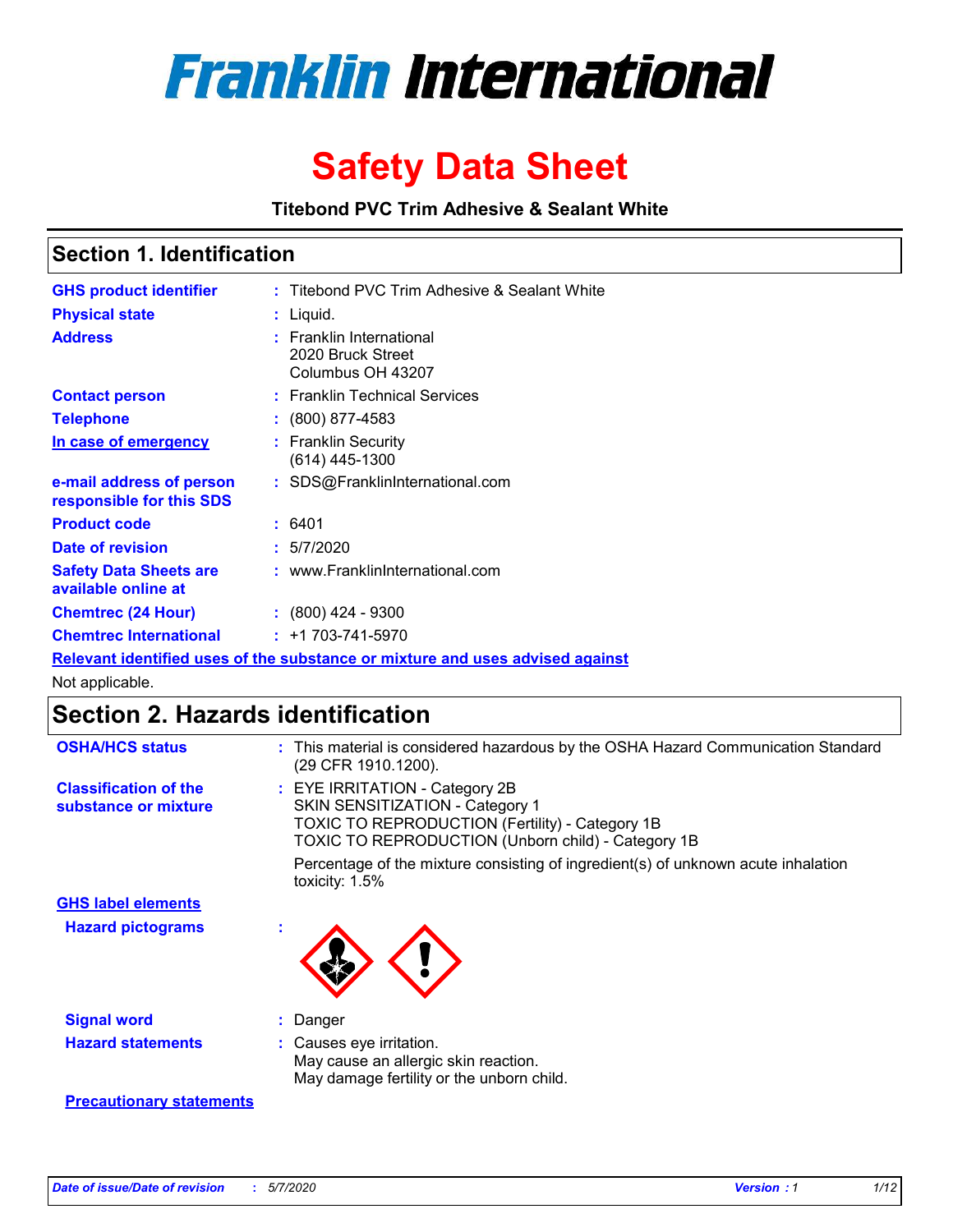### **Section 2. Hazards identification**

| <b>Prevention</b>                          | : Obtain special instructions before use. Do not handle until all safety precautions have<br>been read and understood. Wear protective gloves. Wear eye or face protection.<br>Wear protective clothing. Avoid breathing vapor. Wash hands thoroughly after handling.<br>Contaminated work clothing must not be allowed out of the workplace.                                                        |
|--------------------------------------------|------------------------------------------------------------------------------------------------------------------------------------------------------------------------------------------------------------------------------------------------------------------------------------------------------------------------------------------------------------------------------------------------------|
| <b>Response</b>                            | : IF exposed or concerned: Get medical attention. IF ON SKIN: Wash with plenty of<br>soap and water. Wash contaminated clothing before reuse. If skin irritation or rash<br>occurs: Get medical attention. IF IN EYES: Rinse cautiously with water for several<br>minutes. Remove contact lenses, if present and easy to do. Continue rinsing. If eye<br>irritation persists: Get medical attention. |
| <b>Storage</b>                             | : Store locked up.                                                                                                                                                                                                                                                                                                                                                                                   |
| <b>Disposal</b>                            | : Dispose of contents and container in accordance with all local, regional, national and<br>international regulations.                                                                                                                                                                                                                                                                               |
| <b>Hazards not otherwise</b><br>classified | : Product generates methanol during cure.                                                                                                                                                                                                                                                                                                                                                            |

# **Section 3. Composition/information on ingredients**

| <b>Substance/mixture</b><br>Mixture                  |                   |                     |
|------------------------------------------------------|-------------------|---------------------|
| <b>Ingredient name</b>                               | $\frac{9}{6}$     | <b>CAS number</b>   |
| 3-aminopropyltriethoxysilane<br>Dibutyltin dilaurate | l≤3<br>$\leq 0.3$ | 919-30-2<br>77-58-7 |

Any concentration shown as a range is to protect confidentiality or is due to batch variation.

**There are no additional ingredients present which, within the current knowledge of the supplier and in the concentrations applicable, are classified as hazardous to health or the environment and hence require reporting in this section.**

**Occupational exposure limits, if available, are listed in Section 8.**

## **Section 4. First aid measures**

| <b>Description of necessary first aid measures</b> |                                                                                                                                                                                                                                                                                                                                                                                                                                                                                                                                                                                                                                                                                                                                                                           |  |  |  |
|----------------------------------------------------|---------------------------------------------------------------------------------------------------------------------------------------------------------------------------------------------------------------------------------------------------------------------------------------------------------------------------------------------------------------------------------------------------------------------------------------------------------------------------------------------------------------------------------------------------------------------------------------------------------------------------------------------------------------------------------------------------------------------------------------------------------------------------|--|--|--|
| <b>Eye contact</b>                                 | : Immediately flush eyes with plenty of water, occasionally lifting the upper and lower<br>eyelids. Check for and remove any contact lenses. Continue to rinse for at least 10<br>minutes. If irritation persists, get medical attention.                                                                                                                                                                                                                                                                                                                                                                                                                                                                                                                                 |  |  |  |
| <b>Inhalation</b>                                  | : Remove victim to fresh air and keep at rest in a position comfortable for breathing. If<br>not breathing, if breathing is irregular or if respiratory arrest occurs, provide artificial<br>respiration or oxygen by trained personnel. It may be dangerous to the person providing<br>aid to give mouth-to-mouth resuscitation. Get medical attention. If unconscious, place<br>in recovery position and get medical attention immediately. Maintain an open airway.<br>Loosen tight clothing such as a collar, tie, belt or waistband. In case of inhalation of<br>decomposition products in a fire, symptoms may be delayed. The exposed person may<br>need to be kept under medical surveillance for 48 hours.                                                       |  |  |  |
| <b>Skin contact</b>                                | : Wash with plenty of soap and water. Remove contaminated clothing and shoes. Wash<br>contaminated clothing thoroughly with water before removing it, or wear gloves.<br>Continue to rinse for at least 10 minutes. Get medical attention. In the event of any<br>complaints or symptoms, avoid further exposure. Wash clothing before reuse. Clean<br>shoes thoroughly before reuse.                                                                                                                                                                                                                                                                                                                                                                                     |  |  |  |
| <b>Ingestion</b>                                   | : Wash out mouth with water. Remove dentures if any. Remove victim to fresh air and<br>keep at rest in a position comfortable for breathing. If material has been swallowed and<br>the exposed person is conscious, give small quantities of water to drink. Stop if the<br>exposed person feels sick as vomiting may be dangerous. Do not induce vomiting<br>unless directed to do so by medical personnel. If vomiting occurs, the head should be<br>kept low so that vomit does not enter the lungs. Get medical attention. Never give<br>anything by mouth to an unconscious person. If unconscious, place in recovery position<br>and get medical attention immediately. Maintain an open airway. Loosen tight clothing<br>such as a collar, tie, belt or waistband. |  |  |  |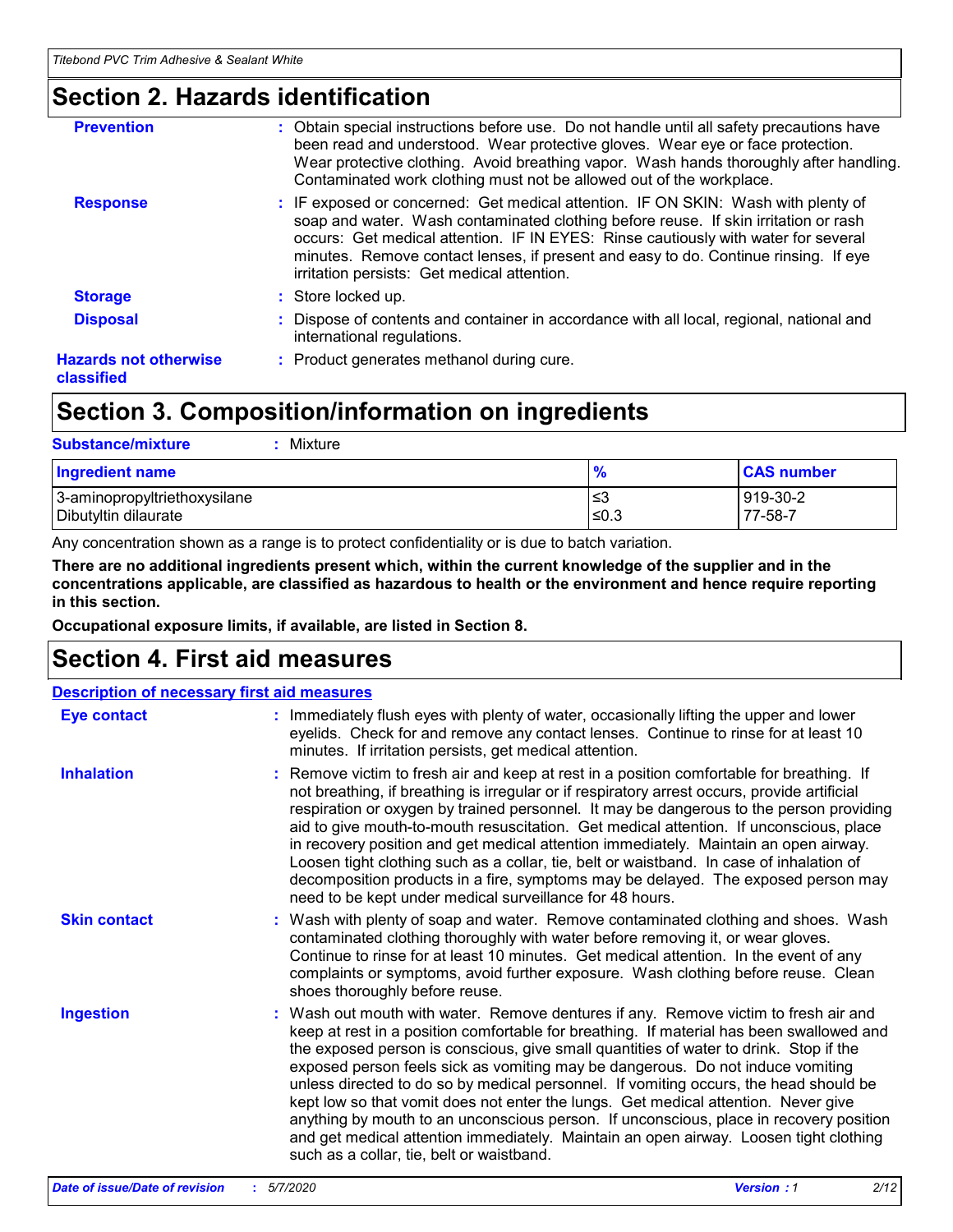# **Section 4. First aid measures**

| Most important symptoms/effects, acute and delayed |  |                                                                                                                                                                                                                                                                                                                                                                                                                 |
|----------------------------------------------------|--|-----------------------------------------------------------------------------------------------------------------------------------------------------------------------------------------------------------------------------------------------------------------------------------------------------------------------------------------------------------------------------------------------------------------|
| <b>Potential acute health effects</b>              |  |                                                                                                                                                                                                                                                                                                                                                                                                                 |
| <b>Eye contact</b>                                 |  | : May cause eye irritation.                                                                                                                                                                                                                                                                                                                                                                                     |
| <b>Inhalation</b>                                  |  | : No known significant effects or critical hazards.                                                                                                                                                                                                                                                                                                                                                             |
| <b>Skin contact</b>                                |  | : May cause skin irritation.                                                                                                                                                                                                                                                                                                                                                                                    |
| <b>Ingestion</b>                                   |  | : No known significant effects or critical hazards.                                                                                                                                                                                                                                                                                                                                                             |
| <b>Over-exposure signs/symptoms</b>                |  |                                                                                                                                                                                                                                                                                                                                                                                                                 |
| <b>Eye contact</b>                                 |  | : Adverse symptoms may include the following:<br>irritation<br>watering<br>redness                                                                                                                                                                                                                                                                                                                              |
| <b>Inhalation</b>                                  |  | : Adverse symptoms may include the following:<br>reduced fetal weight<br>increase in fetal deaths<br>skeletal malformations                                                                                                                                                                                                                                                                                     |
| <b>Skin contact</b>                                |  | : Adverse symptoms may include the following:<br>irritation<br>redness<br>reduced fetal weight<br>increase in fetal deaths<br>skeletal malformations                                                                                                                                                                                                                                                            |
| <b>Ingestion</b>                                   |  | : Adverse symptoms may include the following:<br>reduced fetal weight<br>increase in fetal deaths<br>skeletal malformations                                                                                                                                                                                                                                                                                     |
|                                                    |  | <b>Indication of immediate medical attention and special treatment needed, if necessary</b>                                                                                                                                                                                                                                                                                                                     |
| <b>Notes to physician</b>                          |  | : In case of inhalation of decomposition products in a fire, symptoms may be delayed.<br>The exposed person may need to be kept under medical surveillance for 48 hours.                                                                                                                                                                                                                                        |
| <b>Specific treatments</b>                         |  | : No specific treatment.                                                                                                                                                                                                                                                                                                                                                                                        |
| <b>Protection of first-aiders</b>                  |  | : No action shall be taken involving any personal risk or without suitable training. If it is<br>suspected that fumes are still present, the rescuer should wear an appropriate mask or<br>self-contained breathing apparatus. It may be dangerous to the person providing aid to<br>give mouth-to-mouth resuscitation. Wash contaminated clothing thoroughly with water<br>before removing it, or wear gloves. |

**See toxicological information (Section 11)**

### **Section 5. Fire-fighting measures**

| <b>Extinguishing media</b>                             |                                                                                                                                                                                                     |
|--------------------------------------------------------|-----------------------------------------------------------------------------------------------------------------------------------------------------------------------------------------------------|
| <b>Suitable extinguishing</b><br>media                 | : Use an extinguishing agent suitable for the surrounding fire.                                                                                                                                     |
| <b>Unsuitable extinguishing</b><br>media               | : None known.                                                                                                                                                                                       |
| <b>Specific hazards arising</b><br>from the chemical   | : In a fire or if heated, a pressure increase will occur and the container may burst.                                                                                                               |
| <b>Hazardous thermal</b><br>decomposition products     | : Decomposition products may include the following materials:<br>carbon dioxide<br>carbon monoxide<br>nitrogen oxides<br>metal oxide/oxides                                                         |
| <b>Special protective actions</b><br>for fire-fighters | : Promptly isolate the scene by removing all persons from the vicinity of the incident if<br>there is a fire. No action shall be taken involving any personal risk or without suitable<br>training. |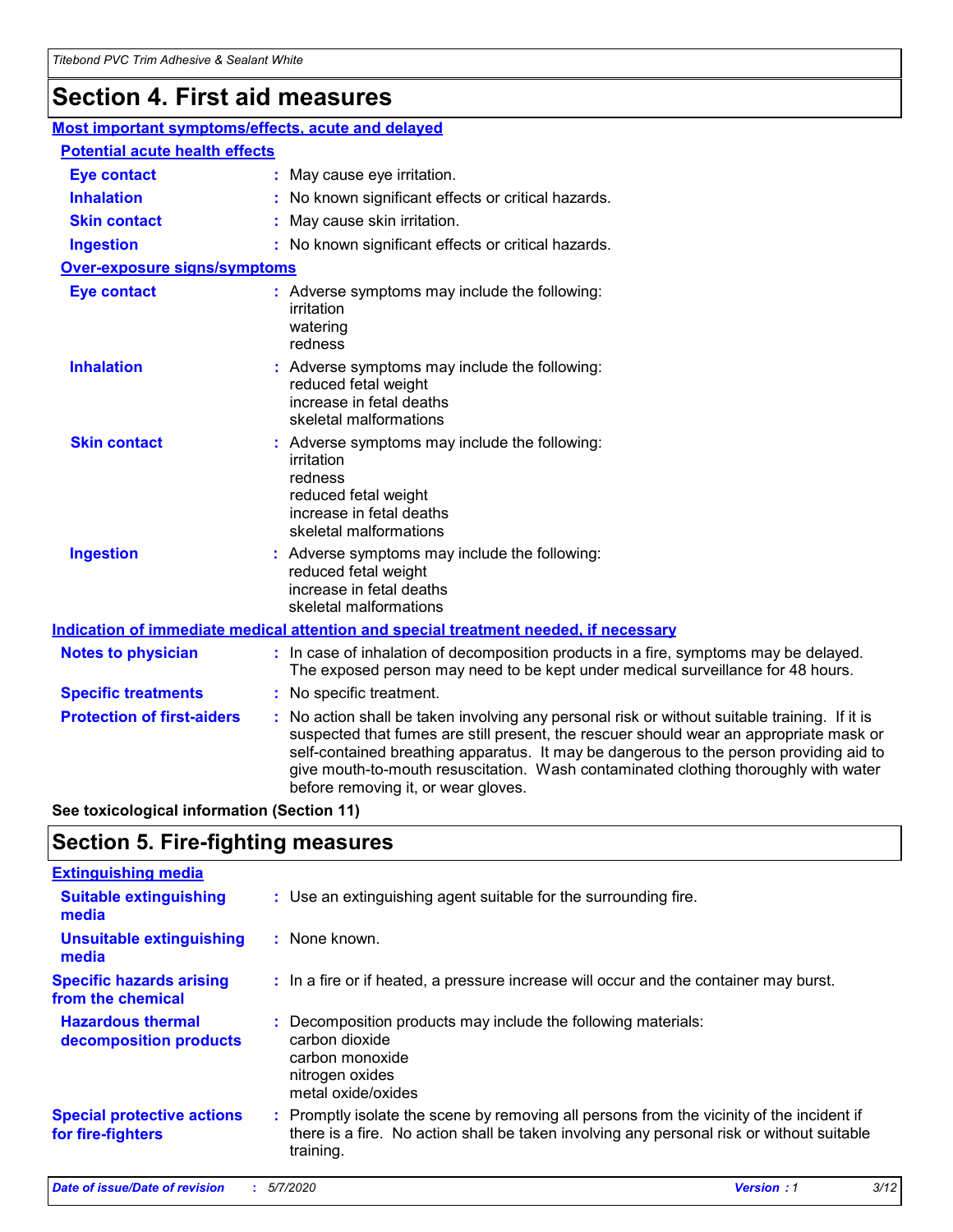### **Section 5. Fire-fighting measures**

**Special protective equipment for fire-fighters** Fire-fighters should wear appropriate protective equipment and self-contained breathing **:** apparatus (SCBA) with a full face-piece operated in positive pressure mode.

### **Section 6. Accidental release measures**

#### **Personal precautions, protective equipment and emergency procedures**

| For non-emergency<br>personnel                               | : No action shall be taken involving any personal risk or without suitable training.<br>Evacuate surrounding areas. Keep unnecessary and unprotected personnel from<br>entering. Do not touch or walk through spilled material. Avoid breathing vapor or mist.<br>Provide adequate ventilation. Wear appropriate respirator when ventilation is<br>inadequate. Put on appropriate personal protective equipment.                                                                                                                                                                                                                                                                                             |
|--------------------------------------------------------------|--------------------------------------------------------------------------------------------------------------------------------------------------------------------------------------------------------------------------------------------------------------------------------------------------------------------------------------------------------------------------------------------------------------------------------------------------------------------------------------------------------------------------------------------------------------------------------------------------------------------------------------------------------------------------------------------------------------|
|                                                              | For emergency responders : If specialized clothing is required to deal with the spillage, take note of any information in<br>Section 8 on suitable and unsuitable materials. See also the information in "For non-<br>emergency personnel".                                                                                                                                                                                                                                                                                                                                                                                                                                                                  |
| <b>Environmental precautions</b>                             | : Avoid dispersal of spilled material and runoff and contact with soil, waterways, drains<br>and sewers. Inform the relevant authorities if the product has caused environmental<br>pollution (sewers, waterways, soil or air).                                                                                                                                                                                                                                                                                                                                                                                                                                                                              |
| <b>Methods and materials for containment and cleaning up</b> |                                                                                                                                                                                                                                                                                                                                                                                                                                                                                                                                                                                                                                                                                                              |
| <b>Small spill</b>                                           | : Stop leak if without risk. Move containers from spill area. Dilute with water and mop up<br>if water-soluble. Alternatively, or if water-insoluble, absorb with an inert dry material and<br>place in an appropriate waste disposal container. Dispose of via a licensed waste<br>disposal contractor.                                                                                                                                                                                                                                                                                                                                                                                                     |
| <b>Large spill</b>                                           | : Stop leak if without risk. Move containers from spill area. Approach release from<br>upwind. Prevent entry into sewers, water courses, basements or confined areas. Wash<br>spillages into an effluent treatment plant or proceed as follows. Contain and collect<br>spillage with non-combustible, absorbent material e.g. sand, earth, vermiculite or<br>diatomaceous earth and place in container for disposal according to local regulations<br>(see Section 13). Dispose of via a licensed waste disposal contractor. Contaminated<br>absorbent material may pose the same hazard as the spilled product. Note: see<br>Section 1 for emergency contact information and Section 13 for waste disposal. |

# **Section 7. Handling and storage**

| <b>Precautions for safe handling</b>                                             |                                                                                                                                                                                                                                                                                                                                                                                                                                                                                                                                                                                                                                                                                                                                                                                                                                                  |
|----------------------------------------------------------------------------------|--------------------------------------------------------------------------------------------------------------------------------------------------------------------------------------------------------------------------------------------------------------------------------------------------------------------------------------------------------------------------------------------------------------------------------------------------------------------------------------------------------------------------------------------------------------------------------------------------------------------------------------------------------------------------------------------------------------------------------------------------------------------------------------------------------------------------------------------------|
| <b>Protective measures</b>                                                       | : Put on appropriate personal protective equipment (see Section 8). Persons with a<br>history of skin sensitization problems should not be employed in any process in which<br>this product is used. Avoid exposure - obtain special instructions before use. Avoid<br>exposure during pregnancy. Do not handle until all safety precautions have been read<br>and understood. Do not get in eyes or on skin or clothing. Do not ingest. Avoid<br>breathing vapor or mist. If during normal use the material presents a respiratory hazard,<br>use only with adequate ventilation or wear appropriate respirator. Keep in the original<br>container or an approved alternative made from a compatible material, kept tightly<br>closed when not in use. Empty containers retain product residue and can be hazardous.<br>Do not reuse container. |
| <b>Advice on general</b><br>occupational hygiene                                 | : Eating, drinking and smoking should be prohibited in areas where this material is<br>handled, stored and processed. Workers should wash hands and face before eating,<br>drinking and smoking. Remove contaminated clothing and protective equipment before<br>entering eating areas. See also Section 8 for additional information on hygiene<br>measures.                                                                                                                                                                                                                                                                                                                                                                                                                                                                                    |
| <b>Conditions for safe storage,</b><br>including any<br><b>incompatibilities</b> | Store between the following temperatures: 0 to 120 $\degree$ C (32 to 248 $\degree$ F). Store in<br>accordance with local regulations. Store in original container protected from direct<br>sunlight in a dry, cool and well-ventilated area, away from incompatible materials (see<br>Section 10) and food and drink. Store locked up. Keep container tightly closed and<br>sealed until ready for use. Containers that have been opened must be carefully<br>resealed and kept upright to prevent leakage. Do not store in unlabeled containers.<br>Use appropriate containment to avoid environmental contamination. See Section 10 for<br>incompatible materials before handling or use.                                                                                                                                                     |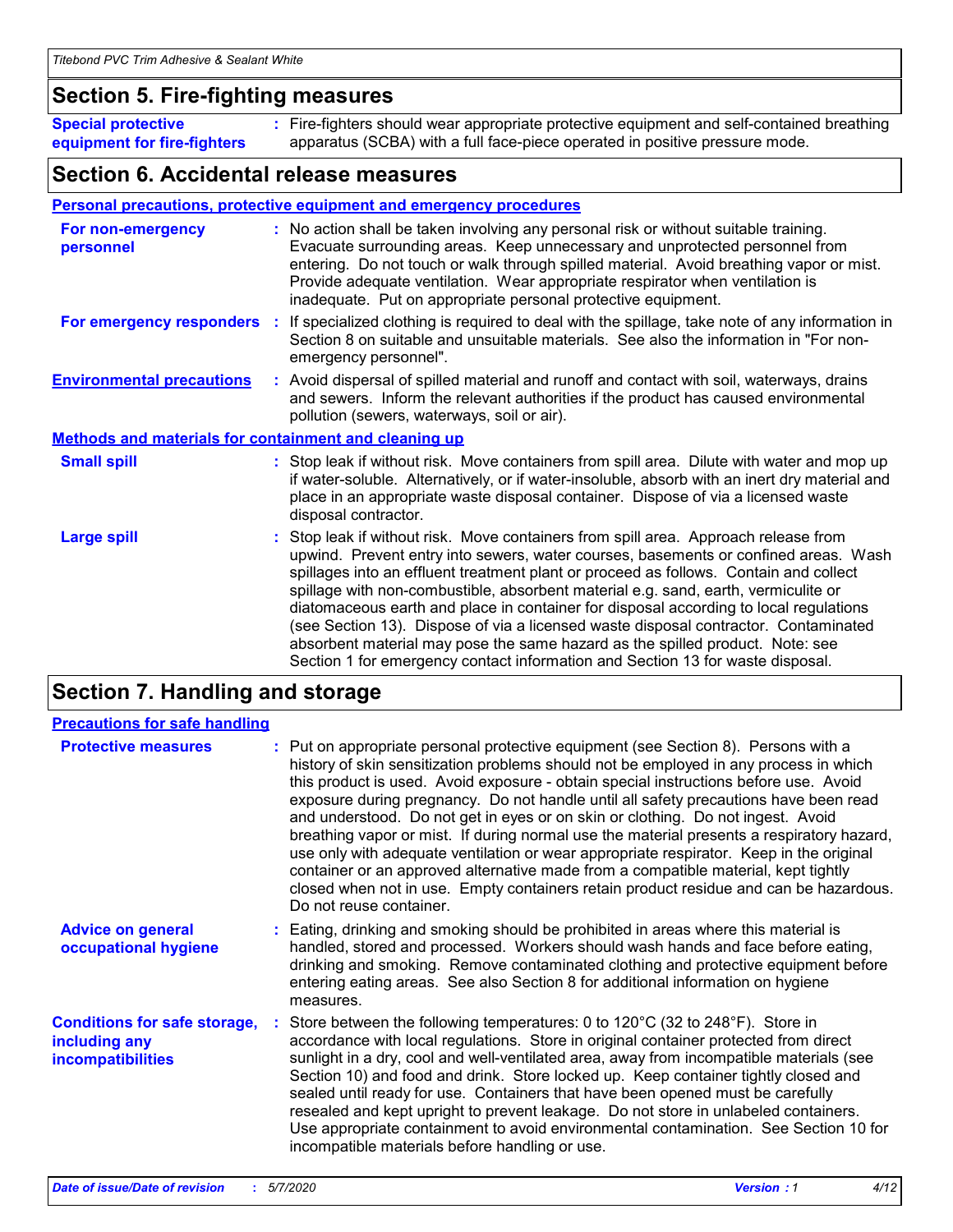# **Section 8. Exposure controls/personal protection**

#### **Control parameters**

#### **Occupational exposure limits**

| <b>Ingredient name</b>                               |    |                        | <b>Exposure limits</b>                                                                                                                                                                                                                                                                                                                                                                                                                                                                                                                                                                                                 |
|------------------------------------------------------|----|------------------------|------------------------------------------------------------------------------------------------------------------------------------------------------------------------------------------------------------------------------------------------------------------------------------------------------------------------------------------------------------------------------------------------------------------------------------------------------------------------------------------------------------------------------------------------------------------------------------------------------------------------|
| 3-aminopropyltriethoxysilane<br>Dibutyltin dilaurate |    |                        | None.<br>ACGIH TLV (United States, 3/2019). Absorbed through skin.<br>Notes: as Sn<br>TWA: $0.1 \text{ mg/m}^3$ , (as Sn) 8 hours.<br>STEL: 0.2 mg/m <sup>3</sup> , (as Sn) 15 minutes.<br>NIOSH REL (United States, 10/2016). Absorbed through skin.<br>Notes: as Sn<br>TWA: 0.1 mg/m <sup>3</sup> , (as Sn) 10 hours.<br>OSHA PEL (United States, 5/2018). Notes: as Sn<br>TWA: $0.1 \text{ mg/m}^3$ , (as Sn) 8 hours.<br>OSHA PEL 1989 (United States, 3/1989). Absorbed through skin.<br>Notes: measured as Sn<br>TWA: 0.1 mg/m <sup>3</sup> , (measured as Sn) 8 hours. Form: Organic                            |
| <b>Appropriate engineering</b><br>controls           |    |                        | : If user operations generate dust, fumes, gas, vapor or mist, use process enclosures,<br>local exhaust ventilation or other engineering controls to keep worker exposure to<br>airborne contaminants below any recommended or statutory limits.                                                                                                                                                                                                                                                                                                                                                                       |
| <b>Environmental exposure</b><br>controls            |    |                        | Emissions from ventilation or work process equipment should be checked to ensure<br>they comply with the requirements of environmental protection legislation. In some<br>cases, fume scrubbers, filters or engineering modifications to the process equipment<br>will be necessary to reduce emissions to acceptable levels.                                                                                                                                                                                                                                                                                          |
| <b>Individual protection measures</b>                |    |                        |                                                                                                                                                                                                                                                                                                                                                                                                                                                                                                                                                                                                                        |
| <b>Hygiene measures</b>                              |    |                        | : Wash hands, forearms and face thoroughly after handling chemical products, before<br>eating, smoking and using the lavatory and at the end of the working period.<br>Appropriate techniques should be used to remove potentially contaminated clothing.<br>Contaminated work clothing should not be allowed out of the workplace. Wash<br>contaminated clothing before reusing. Ensure that eyewash stations and safety<br>showers are close to the workstation location.                                                                                                                                            |
| <b>Eye/face protection</b>                           |    |                        | : Safety eyewear complying with an approved standard should be used when a risk<br>assessment indicates this is necessary to avoid exposure to liquid splashes, mists,<br>gases or dusts. If contact is possible, the following protection should be worn, unless<br>the assessment indicates a higher degree of protection: chemical splash goggles.                                                                                                                                                                                                                                                                  |
| <b>Skin protection</b>                               |    |                        |                                                                                                                                                                                                                                                                                                                                                                                                                                                                                                                                                                                                                        |
| <b>Hand protection</b>                               |    |                        | : Chemical-resistant, impervious gloves complying with an approved standard should be<br>worn at all times when handling chemical products if a risk assessment indicates this is<br>necessary. Considering the parameters specified by the glove manufacturer, check<br>during use that the gloves are still retaining their protective properties. It should be<br>noted that the time to breakthrough for any glove material may be different for different<br>glove manufacturers. In the case of mixtures, consisting of several substances, the<br>protection time of the gloves cannot be accurately estimated. |
| <b>Body protection</b>                               |    | handling this product. | Personal protective equipment for the body should be selected based on the task being<br>performed and the risks involved and should be approved by a specialist before                                                                                                                                                                                                                                                                                                                                                                                                                                                |
| <b>Other skin protection</b>                         |    |                        | : Appropriate footwear and any additional skin protection measures should be selected<br>based on the task being performed and the risks involved and should be approved by a<br>specialist before handling this product.                                                                                                                                                                                                                                                                                                                                                                                              |
| <b>Respiratory protection</b>                        | ÷. | aspects of use.        | Based on the hazard and potential for exposure, select a respirator that meets the<br>appropriate standard or certification. Respirators must be used according to a<br>respiratory protection program to ensure proper fitting, training, and other important                                                                                                                                                                                                                                                                                                                                                         |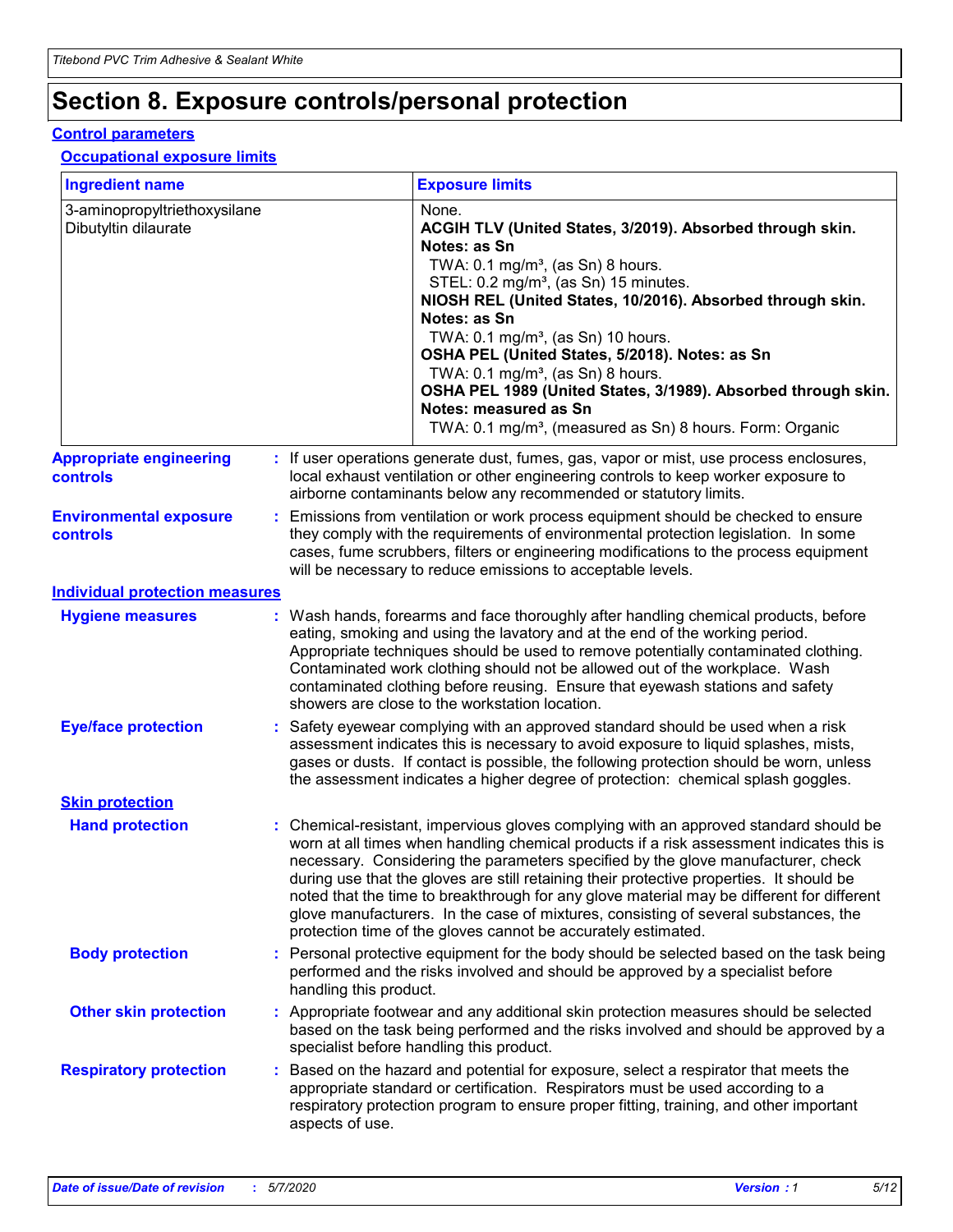### **Section 9. Physical and chemical properties**

#### **Appearance**

| <b>Physical state</b>                             | : Liquid. [Paste.]                                              |
|---------------------------------------------------|-----------------------------------------------------------------|
| <b>Color</b>                                      | White.                                                          |
| Odor                                              | None [Slight]                                                   |
| <b>Odor threshold</b>                             | : Not available.                                                |
| рH                                                | : Not applicable.                                               |
| <b>Melting point</b>                              | : Not available.                                                |
| <b>Boiling point</b>                              | : >100°C (>212°F)                                               |
| <b>Flash point</b>                                | Closed cup: >200°C (>392°F) [Setaflash.]                        |
| <b>Evaporation rate</b>                           | $:$ <1 (butyl acetate = 1)                                      |
| <b>Flammability (solid, gas)</b>                  | : Not available.                                                |
| Lower and upper explosive<br>(flammable) limits   | : Not available.                                                |
| <b>VOC (less water, less)</b><br>exempt solvents) | $: 0$ g/l                                                       |
| <b>Volatility</b>                                 | $: 0\%$ (w/w)                                                   |
| <b>Vapor density</b>                              | : Not available.                                                |
| <b>Relative density</b>                           | : 1.4329                                                        |
| <b>Solubility</b>                                 | Insoluble in the following materials: cold water and hot water. |
| <b>Solubility in water</b>                        | : Not available.                                                |
| <b>Partition coefficient: n-</b><br>octanol/water | $:$ Not available.                                              |
| <b>Auto-ignition temperature</b>                  | : Not available.                                                |
|                                                   |                                                                 |
| <b>Decomposition temperature</b>                  | : Not available.                                                |

### **Section 10. Stability and reactivity**

| <b>Reactivity</b>                            |    | : No specific test data related to reactivity available for this product or its ingredients.            |
|----------------------------------------------|----|---------------------------------------------------------------------------------------------------------|
| <b>Chemical stability</b>                    |    | : The product is stable.                                                                                |
| <b>Possibility of hazardous</b><br>reactions |    | : Under normal conditions of storage and use, hazardous reactions will not occur.                       |
| <b>Conditions to avoid</b>                   |    | : No specific data.                                                                                     |
| <b>Incompatible materials</b>                | ٠. | No specific data.                                                                                       |
| <b>Hazardous decomposition</b><br>products   | ÷. | Under normal conditions of storage and use, hazardous decomposition products should<br>not be produced. |

# **Section 11. Toxicological information**

### **Information on toxicological effects**

#### **Acute toxicity**

| <b>Product/ingredient name</b> | <b>Result</b>           | <b>Species</b> | <b>Dose</b>                | <b>Exposure</b> |
|--------------------------------|-------------------------|----------------|----------------------------|-----------------|
| 3-aminopropyltriethoxysilane   | <b>ILD50 Dermal</b>     | Rabbit         | 4.29 g/kg                  |                 |
| Dibutyltin dilaurate           | ILD50 Oral<br>LD50 Oral | Rat<br>Rat     | $1.57$ g/kg<br>175 $mg/kg$ |                 |
|                                |                         |                |                            |                 |

**Irritation/Corrosion**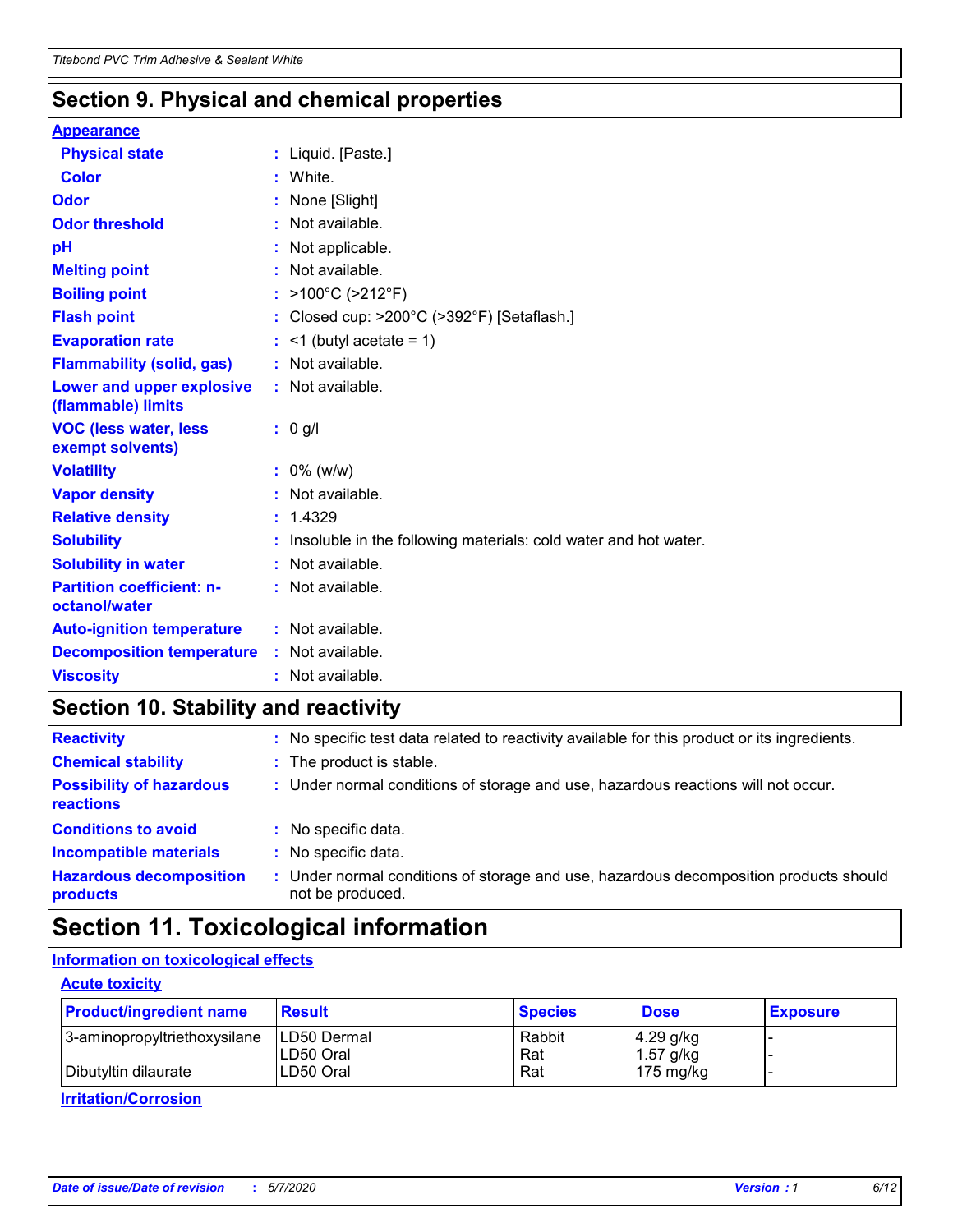# **Section 11. Toxicological information**

| <b>Product/ingredient name</b> | <b>Result</b>            | <b>Species</b> | <b>Score</b> | <b>Exposure</b>           | <b>Observation</b> |
|--------------------------------|--------------------------|----------------|--------------|---------------------------|--------------------|
| 3-aminopropyltriethoxysilane   | Eyes - Mild irritant     | Rabbit         |              | $100$ mg                  |                    |
|                                | Eyes - Severe irritant   | Rabbit         |              | 24 hours 750              |                    |
|                                |                          |                |              | ug                        |                    |
|                                | Skin - Severe irritant   | Rabbit         |              | 24 hours 5                | -                  |
| Dibutyltin dilaurate           | Eyes - Moderate irritant | Rabbit         |              | mq<br><b>24 hours 100</b> |                    |
|                                |                          |                |              | mg                        |                    |
|                                | Skin - Severe irritant   | Rabbit         |              | 500 mg                    |                    |

#### **Sensitization**

Not available.

#### **Mutagenicity**

Not available.

#### **Carcinogenicity**

Not available.

#### **Reproductive toxicity**

Not available.

#### **Teratogenicity**

Not available.

#### **Specific target organ toxicity (single exposure)**

Not available.

#### **Specific target organ toxicity (repeated exposure)**

| <b>Name</b>                                                                  |                                                                            | <b>Category</b>                                     | <b>Route of</b><br>exposure | <b>Target organs</b> |
|------------------------------------------------------------------------------|----------------------------------------------------------------------------|-----------------------------------------------------|-----------------------------|----------------------|
| Dibutyltin dilaurate                                                         |                                                                            | Category 1                                          | -                           | respiratory system   |
| <b>Aspiration hazard</b><br>Not available.                                   |                                                                            |                                                     |                             |                      |
| <b>Information on the likely</b><br>routes of exposure                       | : Not available.                                                           |                                                     |                             |                      |
| <b>Potential acute health effects</b>                                        |                                                                            |                                                     |                             |                      |
| <b>Eye contact</b>                                                           | : May cause eye irritation.                                                |                                                     |                             |                      |
| <b>Inhalation</b>                                                            |                                                                            | : No known significant effects or critical hazards. |                             |                      |
| <b>Skin contact</b>                                                          | : May cause skin irritation.                                               |                                                     |                             |                      |
| <b>Ingestion</b>                                                             |                                                                            | : No known significant effects or critical hazards. |                             |                      |
| Symptoms related to the physical, chemical and toxicological characteristics |                                                                            |                                                     |                             |                      |
| <b>Eye contact</b>                                                           | irritation<br>watering<br>redness                                          | : Adverse symptoms may include the following:       |                             |                      |
| <b>Inhalation</b>                                                            | reduced fetal weight<br>increase in fetal deaths<br>skeletal malformations | : Adverse symptoms may include the following:       |                             |                      |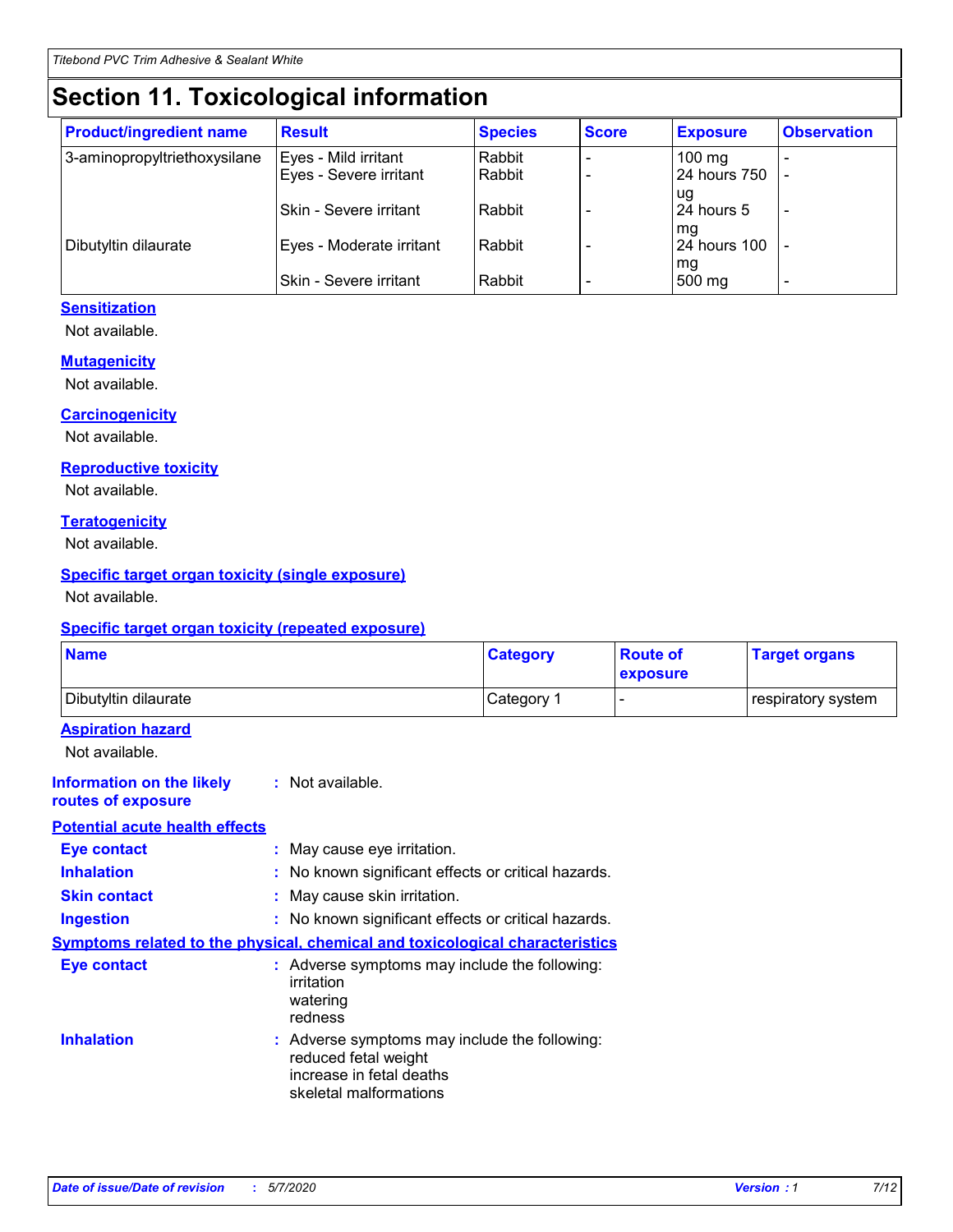# **Section 11. Toxicological information**

| <b>Skin contact</b>                     |                                                                                                          |
|-----------------------------------------|----------------------------------------------------------------------------------------------------------|
|                                         | : Adverse symptoms may include the following:<br>irritation                                              |
|                                         | redness                                                                                                  |
|                                         | reduced fetal weight                                                                                     |
|                                         | increase in fetal deaths                                                                                 |
|                                         | skeletal malformations                                                                                   |
| <b>Ingestion</b>                        | : Adverse symptoms may include the following:                                                            |
|                                         | reduced fetal weight                                                                                     |
|                                         | increase in fetal deaths                                                                                 |
|                                         | skeletal malformations                                                                                   |
|                                         | Delayed and immediate effects and also chronic effects from short and long term exposure                 |
| <b>Short term exposure</b>              |                                                                                                          |
| <b>Potential immediate</b>              | : Not available.                                                                                         |
| effects                                 |                                                                                                          |
| <b>Potential delayed effects</b>        | : Not available.                                                                                         |
| <b>Long term exposure</b>               |                                                                                                          |
| <b>Potential immediate</b>              | : Not available.                                                                                         |
| effects                                 |                                                                                                          |
| <b>Potential delayed effects</b>        | : Not available.                                                                                         |
| <b>Potential chronic health effects</b> |                                                                                                          |
| Not available.                          |                                                                                                          |
| <b>General</b>                          | : Once sensitized, a severe allergic reaction may occur when subsequently exposed to<br>very low levels. |
| <b>Carcinogenicity</b>                  | : No known significant effects or critical hazards.                                                      |
| <b>Mutagenicity</b>                     | No known significant effects or critical hazards.                                                        |
| <b>Teratogenicity</b>                   | May damage the unborn child.                                                                             |
| <b>Developmental effects</b>            | No known significant effects or critical hazards.                                                        |
| <b>Fertility effects</b>                | : May damage fertility.                                                                                  |
| <b>Numerical measures of toxicity</b>   |                                                                                                          |
| <b>Acute toxicity estimates</b>         |                                                                                                          |
|                                         |                                                                                                          |

Not available.

# **Section 12. Ecological information**

#### **Toxicity**

| <b>Product/ingredient name</b> | <b>Result</b>                     | <b>Species</b>                       | <b>Exposure</b> |
|--------------------------------|-----------------------------------|--------------------------------------|-----------------|
| Dibutyltin dilaurate           | Chronic EC10 > 2 mg/l Fresh water | Algae - Scenedesmus<br>I subspicatus | l 96 hours      |

#### **Persistence and degradability**

| <b>Product/ingredient name</b> | Test                                                                           | <b>Result</b>  |  | <b>Dose</b>       | <b>Inoculum</b>         |
|--------------------------------|--------------------------------------------------------------------------------|----------------|--|-------------------|-------------------------|
| Dibutyltin dilaurate           | OECD 301F<br>Ready<br>Biodegradability -<br>Manometric<br>Respirometry<br>Test | 23 % - 28 days |  |                   |                         |
| <b>Product/ingredient name</b> | <b>Aquatic half-life</b>                                                       |                |  | <b>Photolysis</b> | <b>Biodegradability</b> |
| Dibutyltin dilaurate           |                                                                                |                |  |                   | Inherent                |

### **Bioaccumulative potential**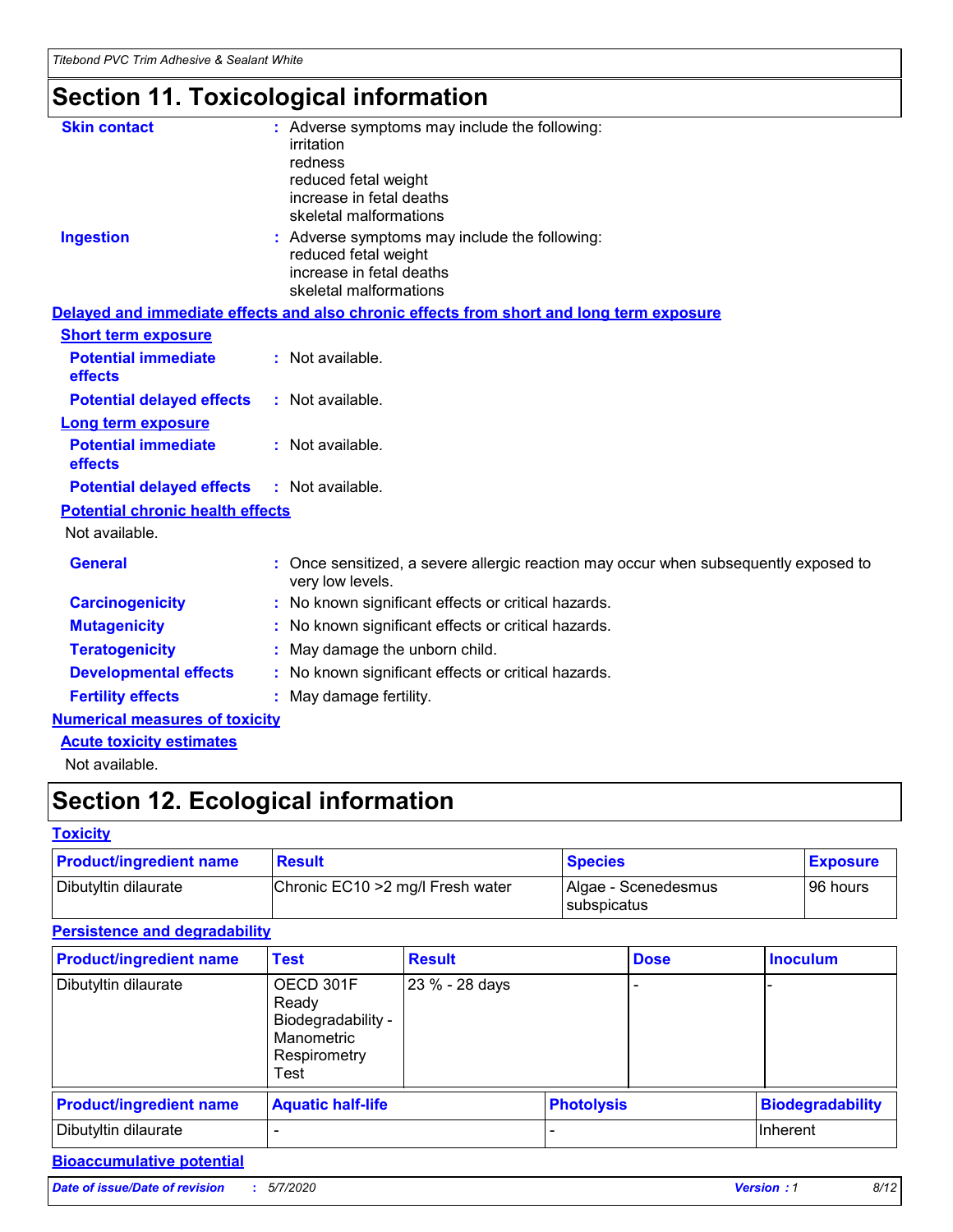# **Section 12. Ecological information**

| <b>Product/ingredient name</b>                       | ∣LoqP <sub>ow</sub> | <b>BCF</b>  | <b>Potential</b> |
|------------------------------------------------------|---------------------|-------------|------------------|
| 3-aminopropyltriethoxysilane<br>Dibutyltin dilaurate | 4.44                | 3.4<br>2.91 | low<br>low       |

#### **Mobility in soil**

| <i></i>                                                       |                                                     |
|---------------------------------------------------------------|-----------------------------------------------------|
| <b>Soil/water partition</b><br>coefficient (K <sub>oc</sub> ) | : Not available.                                    |
| <b>Other adverse effects</b>                                  | : No known significant effects or critical hazards. |

### **Section 13. Disposal considerations**

| <b>Disposal methods</b> |  |  |
|-------------------------|--|--|

**Disposal methods** : The generation of waste should be avoided or minimized wherever possible. Disposal of this product, solutions and any by-products should at all times comply with the requirements of environmental protection and waste disposal legislation and any regional local authority requirements. Dispose of surplus and non-recyclable products via a licensed waste disposal contractor. Waste should not be disposed of untreated to the sewer unless fully compliant with the requirements of all authorities with jurisdiction. Waste packaging should be recycled. Incineration or landfill should only be considered when recycling is not feasible. This material and its container must be disposed of in a safe way. Care should be taken when handling emptied containers that have not been cleaned or rinsed out. Empty containers or liners may retain some product residues. Avoid dispersal of spilled material and runoff and contact with soil, waterways, drains and sewers.

# **Section 14. Transport information**

|                                        | <b>DOT</b><br><b>Classification</b> | <b>TDG</b><br><b>Classification</b> | <b>Mexico</b><br><b>Classification</b> | <b>ADR/RID</b>           | <b>IMDG</b>                  | <b>IATA</b>    |
|----------------------------------------|-------------------------------------|-------------------------------------|----------------------------------------|--------------------------|------------------------------|----------------|
| <b>UN number</b>                       | Not regulated.                      | Not regulated.                      | Not regulated.                         | Not regulated.           | Not regulated.               | Not regulated. |
| <b>UN proper</b><br>shipping name      |                                     |                                     |                                        |                          |                              |                |
| <b>Transport</b><br>hazard class(es)   | $\qquad \qquad \blacksquare$        | $\qquad \qquad \blacksquare$        | $\overline{\phantom{a}}$               | $\overline{\phantom{a}}$ | $\overline{\phantom{a}}$     | $\blacksquare$ |
| <b>Packing group</b>                   | $\overline{\phantom{a}}$            |                                     |                                        |                          | $\qquad \qquad \blacksquare$ |                |
| <b>Environmental</b><br><b>hazards</b> | No.                                 | No.                                 | No.                                    | No.                      | No.                          | No.            |

# **Section 15. Regulatory information**

#### **U.S. Federal regulations**

#### **SARA 302/304**

#### **Composition/information on ingredients**

No products were found.

**SARA 304 RQ :** Not applicable.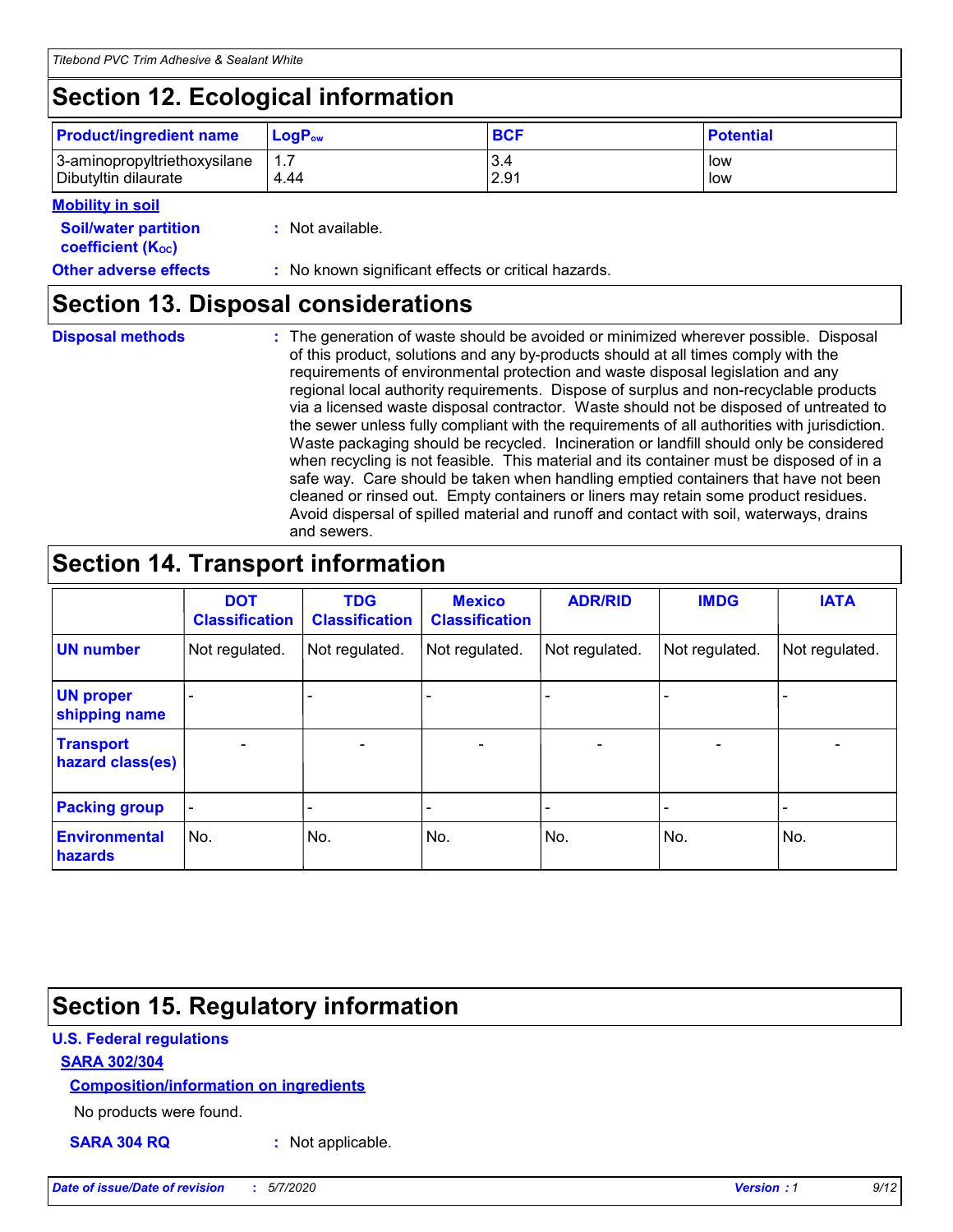# **Section 15. Regulatory information**

#### **SARA 311/312**

**Classification :** EYE IRRITATION - Category 2B SKIN SENSITIZATION - Category 1 TOXIC TO REPRODUCTION (Fertility) - Category 1B TOXIC TO REPRODUCTION (Unborn child) - Category 1B

#### **Composition/information on ingredients**

| <b>Name</b>                  | $\frac{9}{6}$ | <b>Classification</b>                                                                                            |
|------------------------------|---------------|------------------------------------------------------------------------------------------------------------------|
| 3-aminopropyltriethoxysilane | $\leq$ 3      | <b>FLAMMABLE LIQUIDS - Category 4</b><br><b>ACUTE TOXICITY (oral) - Category 4</b>                               |
|                              |               | SKIN IRRITATION - Category 2<br>EYE IRRITATION - Category 2A                                                     |
| Dibutyltin dilaurate         | ≤0.3          | ACUTE TOXICITY (oral) - Category 3<br>SKIN CORROSION - Category 1C                                               |
|                              |               | SERIOUS EYE DAMAGE - Category 1<br>SKIN SENSITIZATION - Category 1<br><b>GERM CELL MUTAGENICITY - Category 2</b> |
|                              |               | TOXIC TO REPRODUCTION (Fertility) - Category 1B<br>TOXIC TO REPRODUCTION (Unborn child) - Category 1B            |
|                              |               | SPECIFIC TARGET ORGAN TOXICITY (REPEATED<br>EXPOSURE) (respiratory system) - Category 1                          |

#### **State regulations**

| <b>Massachusetts</b> | : None of the components are listed. |
|----------------------|--------------------------------------|
| <b>New York</b>      | : None of the components are listed. |
| <b>New Jersey</b>    | : None of the components are listed. |
| <b>Pennsylvania</b>  | : None of the components are listed. |

#### **California Prop. 65**

**A** WARNING: This product can expose you to methanol, which is known to the State of California to cause birth defects or other reproductive harm. For more information go to www.P65Warnings.ca.gov.

| <b>Ingredient name</b> | No significant risk Maximum<br>level | acceptable dosage<br>level |
|------------------------|--------------------------------------|----------------------------|
| methanol               |                                      | Yes.                       |

#### **International regulations**

**Chemical Weapon Convention List Schedules I, II & III Chemicals** Not listed.

#### **Montreal Protocol**

Not listed.

**Stockholm Convention on Persistent Organic Pollutants**

Not listed.

### **UNECE Aarhus Protocol on POPs and Heavy Metals**

Not listed.

#### **Inventory list**

- **China :** All components are listed or exempted.
- **United States TSCA 8(b) inventory :** All components are active or exempted.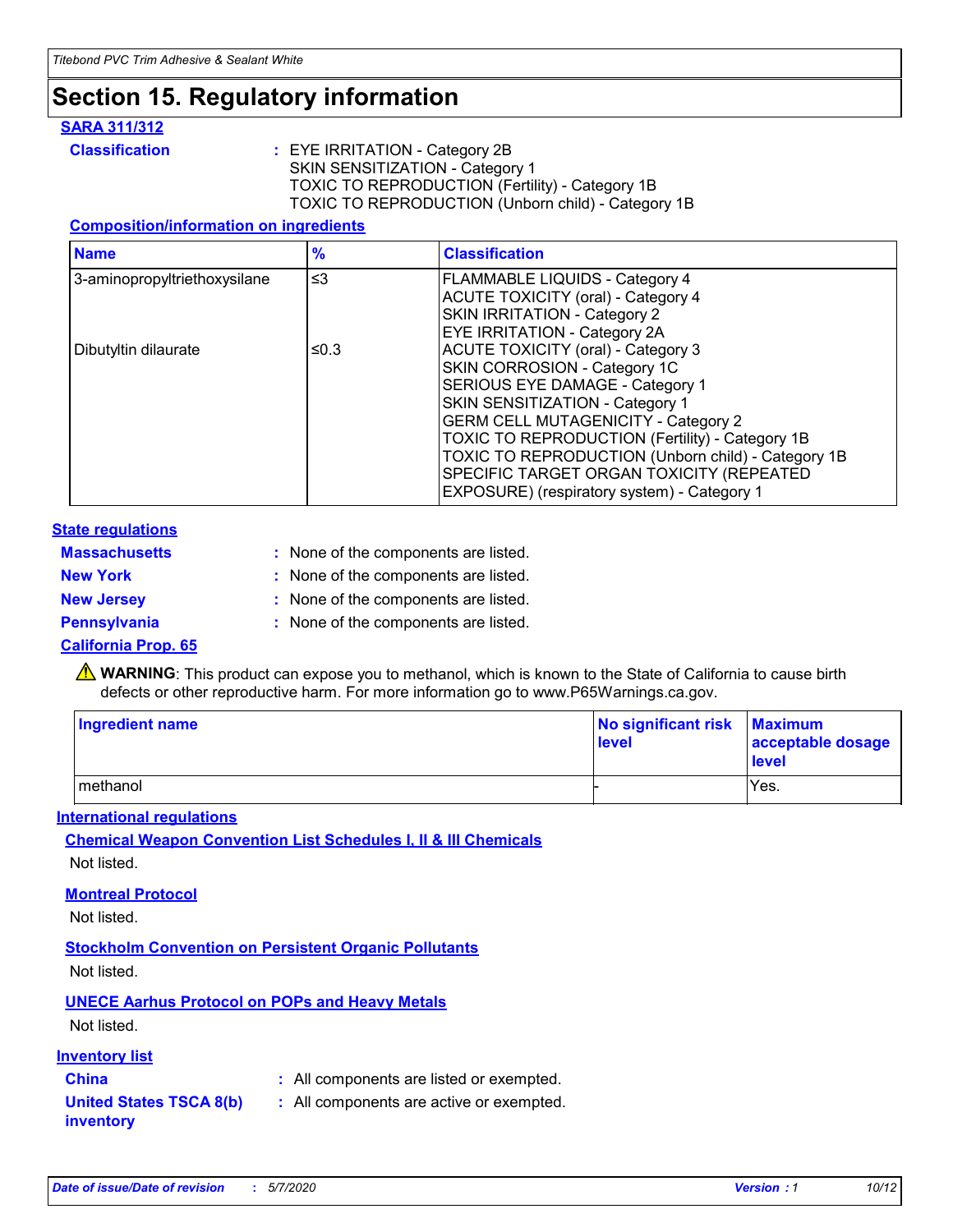# **Section 16. Other information**

**Hazardous Material Information System (U.S.A.)**



**Caution: HMIS® ratings are based on a 0-4 rating scale, with 0 representing minimal hazards or risks, and 4 representing significant hazards or risks. Although HMIS® ratings and the associated label are not required on SDSs or products leaving a facility under 29 CFR 1910.1200, the preparer may choose to provide them. HMIS® ratings are to be used with a fully implemented HMIS® program. HMIS® is a registered trademark and service mark of the American Coatings Association, Inc.**

**The customer is responsible for determining the PPE code for this material. For more information on HMIS® Personal Protective Equipment (PPE) codes, consult the HMIS® Implementation Manual.**

#### **National Fire Protection Association (U.S.A.)**



**Reprinted with permission from NFPA 704-2001, Identification of the Hazards of Materials for Emergency Response Copyright ©1997, National Fire Protection Association, Quincy, MA 02269. This reprinted material is not the complete and official position of the National Fire Protection Association, on the referenced subject which is represented only by the standard in its entirety.**

**Copyright ©2001, National Fire Protection Association, Quincy, MA 02269. This warning system is intended to be interpreted and applied only by properly trained individuals to identify fire, health and reactivity hazards of chemicals. The user is referred to certain limited number of chemicals with recommended classifications in NFPA 49 and NFPA 325, which would be used as a guideline only. Whether the chemicals are classified by NFPA or not, anyone using the 704 systems to classify chemicals does so at their own risk.**

#### **Procedure used to derive the classification**

|                                                                                                                    | <b>Classification</b>                                                                                                                                                                                                                                                                                                                                                                                                                                                                                                                                         | <b>Justification</b>                                                     |
|--------------------------------------------------------------------------------------------------------------------|---------------------------------------------------------------------------------------------------------------------------------------------------------------------------------------------------------------------------------------------------------------------------------------------------------------------------------------------------------------------------------------------------------------------------------------------------------------------------------------------------------------------------------------------------------------|--------------------------------------------------------------------------|
| EYE IRRITATION - Category 2B<br>SKIN SENSITIZATION - Category 1<br>TOXIC TO REPRODUCTION (Fertility) - Category 1B | TOXIC TO REPRODUCTION (Unborn child) - Category 1B                                                                                                                                                                                                                                                                                                                                                                                                                                                                                                            | Expert judgment<br>Expert judgment<br>Expert judgment<br>Expert judgment |
| <b>History</b>                                                                                                     |                                                                                                                                                                                                                                                                                                                                                                                                                                                                                                                                                               |                                                                          |
| <b>Date of printing</b>                                                                                            | : 4/22/2022                                                                                                                                                                                                                                                                                                                                                                                                                                                                                                                                                   |                                                                          |
| Date of issue/Date of<br>revision                                                                                  | : 5/7/2020                                                                                                                                                                                                                                                                                                                                                                                                                                                                                                                                                    |                                                                          |
| Date of previous issue                                                                                             | : 10/16/2020                                                                                                                                                                                                                                                                                                                                                                                                                                                                                                                                                  |                                                                          |
| <b>Version</b>                                                                                                     | : 1                                                                                                                                                                                                                                                                                                                                                                                                                                                                                                                                                           |                                                                          |
| <b>Key to abbreviations</b>                                                                                        | $:$ ATE = Acute Toxicity Estimate<br><b>BCF</b> = Bioconcentration Factor<br>GHS = Globally Harmonized System of Classification and Labelling of Chemicals<br>IATA = International Air Transport Association<br>IBC = Intermediate Bulk Container<br><b>IMDG = International Maritime Dangerous Goods</b><br>LogPow = logarithm of the octanol/water partition coefficient<br>MARPOL = International Convention for the Prevention of Pollution From Ships, 1973<br>as modified by the Protocol of 1978. ("Marpol" = marine pollution)<br>UN = United Nations |                                                                          |